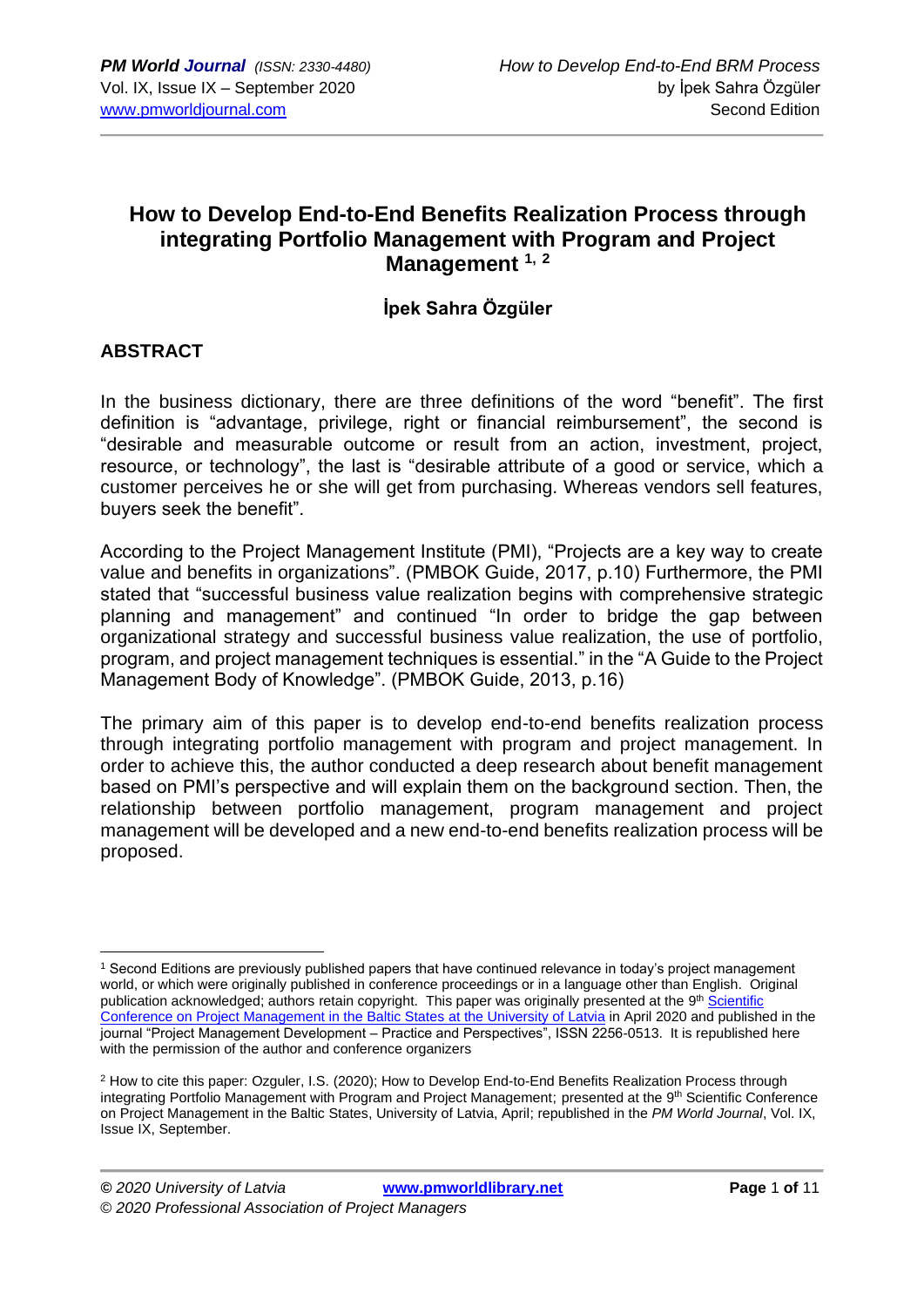**Key words:** *Benefits Realization, Benefits Realization in Portfolio Management, Benefits Realization in Program Management, Benefits Realization in Project Management, Endto-End Benefits Realization* 

**JEL code:** Z00

#### **INTRODUCTION**

In the last few decades, the awareness of benefits realization has increased. Ginger Levin argued that "although much has been written on benefits realization since the 1980s, primarily regarding return on investment in the information systems field, it began to be discussed in the project management field in the 1990s in program management". (Ginger Levin, 2015)

PMI stated in the Pulse of the Profession report that "the traditional measures of scope, time, and cost are no longer sufficient" and a project must deliver the expected benefits. (Pulse of the Profession 2017) Benefits realization management (BRM) is a way to achieve this through aligning projects, programs and portfolios to the organizational strategy. (The Boston Consulting Group, 2016)

The purpose of this paper is to develop and visualize end-to-end benefits realization process based on the PMI's view. In order to achieve this, the author will explain the key word "benefit" on the background section. Then, the benefit management will be discussed in detail from the project, program and portfolio management perspective. Finally, a new process will be proposed through visualization the relationship between portfolio, program and project management.

#### **BACKGROUND**

#### **1. Benefit**

As stated on the abstract section, the word "benefit" has three definitions in the business dictionary. The first definition is "advantage, privilege, right or financial reimbursement", the second is "desirable and measurable outcome or result from an action, investment, project, resource, or technology", and the last is "desirable attribute of a good or service, which a customer perceives he or she will get from purchasing. Whereas vendors sell features, buyers seek the benefit".

PMI defined benefit as "the gains and assets realized by the organization and other stakeholders as the result of outcomes delivered by the program". (The Standard for Program Management, 2017, p.164) "Programs are conducted primarily to deliver benefits to the sponsor organizations or constituents of the sponsoring organization" (The Standard for Program Management, 2017, p.3), and "for a benefit to have value, it needs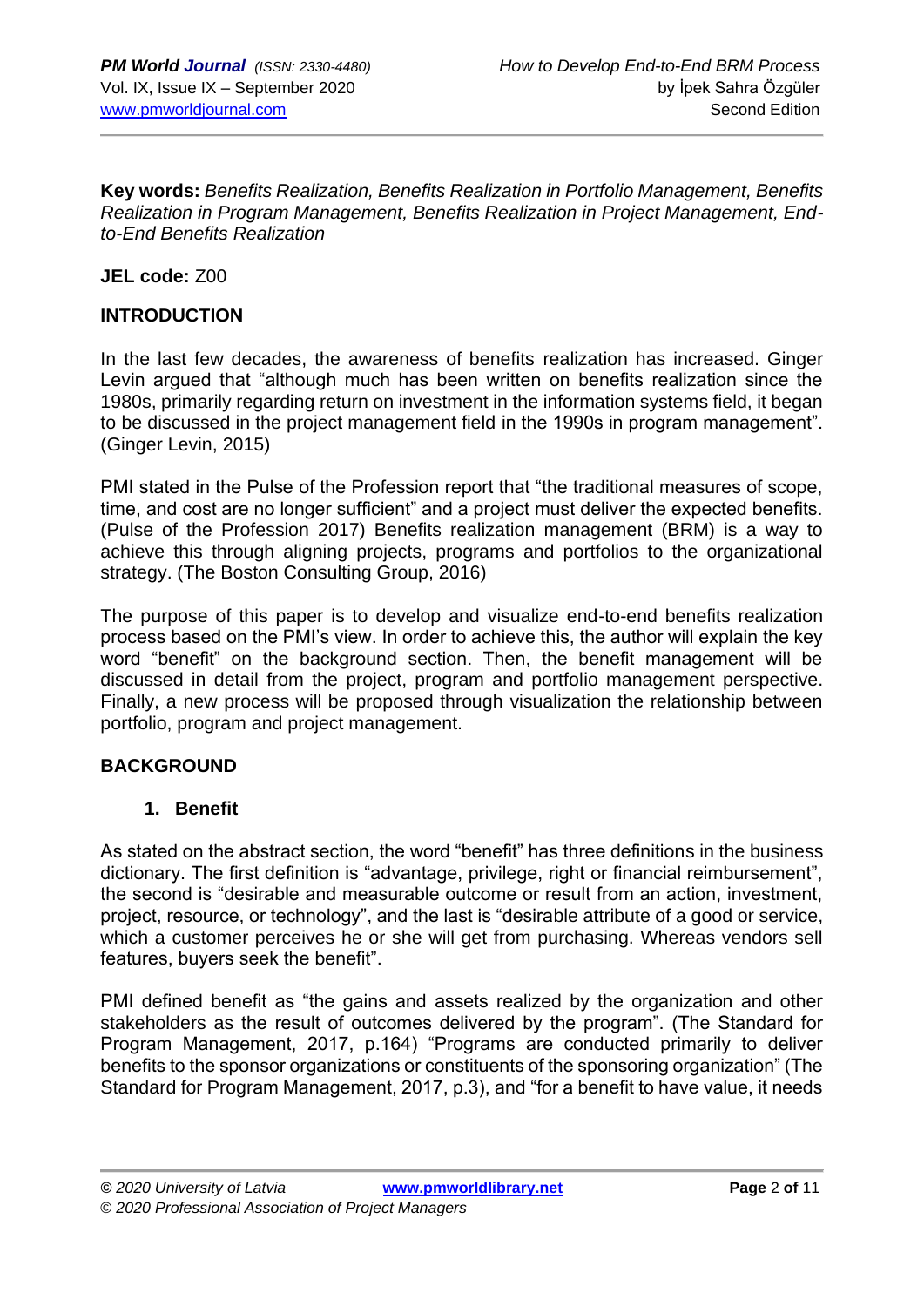to be realized to a sufficient degree and in a timely manner". (The Standard for Program Management, 2017, p.52)

Benefits are varied such as: expanded market presence, improved financial performance, operational efficiencies, enhancing current capabilities, facilitating change, creating or maintaining assets, offering new products and services, or developing new opportunities to generate or preserve value.

#### **2. Benefit Management Project Management Perspective**

In the PMI's view, projects create value and benefits in organizations, and the net quantifiable benefit derived from a business endeavor is named "business value". "The benefit may be tangible, intangible, or both." (PMBOK Guide, 2017, p.7) A project manager uses two important business documents during managing a project. Project business case and project benefits management plan.

The project business case is used "to establish the validity of the benefits". (PMBOK Guide, 2017, p.29) The evaluation statement in the business case explains "the plan for measuring the benefits the project will deliver. This should include any ongoing operational aspects of the recommended option beyond initial implementation". (PMBOK Guide, 2017, p.32)

The project benefits management plan defines "the processes for creating, maximizing, and sustaining the benefits provided by a project" and includes the following key information: target benefits such as net present value calculations, strategic alignment, timeframe for realizing benefits, benefits owner, metrics, assumptions, and risks. It is developed prior to the project being initiated, and maintained iteratively throughout the lifecycle of the project. "The project manager works with the sponsor to ensure that the project charter, project management plan, and the benefits management plan remain in alignment throughout the life cycle of the project". (PMBOK Guide, 2017, p.33) This plan is one input of the following project management processes: Develop project charter, identify stakeholders, determine budget, plan procurement management, close project or phase.

The benefits management plan is a way to develop more understanding about the expected benefits during developing project charter.

Then it is used as an input to the stakeholder identification process. PMI stated that "it may identify the individuals and groups that will benefit from the delivery of the outcomes of the project and are thus considered as stakeholders." (PMBOK, 2017, 509)

In the planning stage of procurement management process, the plan "describes when specific project benefits are expected to be available, which will drive procurement dates and contract languages". (PMBOK, 2017, p.469)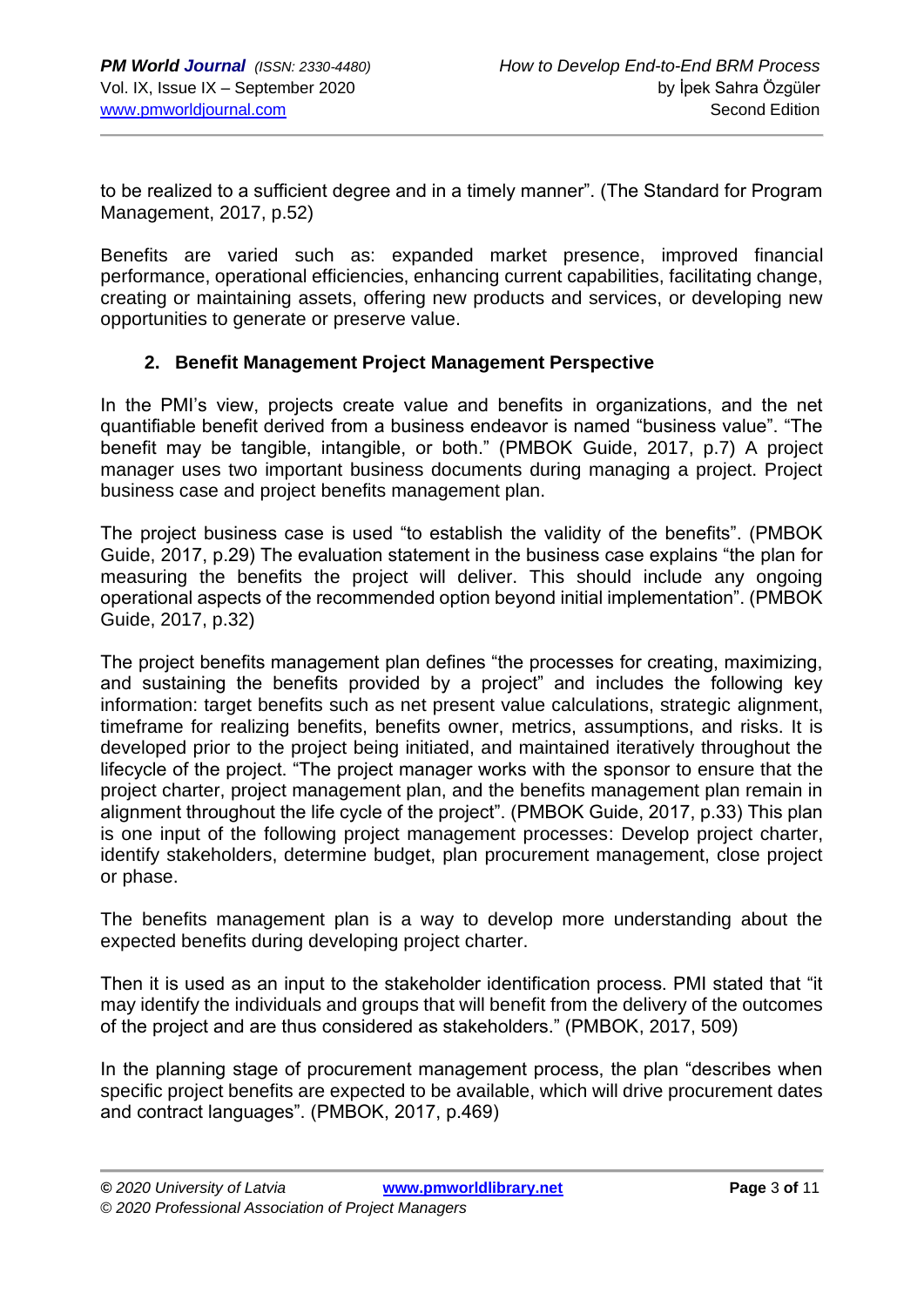Finally, during the closing project or phase, the project manager measures whether the benefits of the project were achieved as planned through using the plan. The output of this process is a final report, which consists of a summary of project performance. "If the benefits are not met at the close of the project, indicate the degree to which they are achieved and estimate for future benefits realization". (PMBOK, 2017, p.128)

According to the PMI, one of the project objectives is to complete the project benefits management plan. Another objective is to meet the agreed –upon financial measures, such as benefit cost ratio (BCR) documented in the business case.

#### **3. Benefit Management from the Program Management Perspective**

Based on the definition in the organizational project management context, a program is consisted of "a group of related projects, subsidiary programs, and program activities managed in a coordinated manner to obtain benefits not available from managing them individually" and program management enhances the optimally delivery of program benefits to the sponsor organizations or constituents of the sponsoring organization. (PMBOK Guide, 2017, p.29) PMI puts forward that benefits realization is achieved incrementally throughout the program or at the end or after the end of the program and sustained. Mahon and Driessnack argued that "program management harmonizes its project and sub-program components, and manages their interdependencies in order to realize specified benefits". (Mahon & Driessnack, 2017)

In the Standard for Program Management, there are five performance domains: Program Strategic Alignment, Program Benefits Management, Program Stakeholder Engagement, Program Governance, Program Life Cycle Management.

Program Strategic Alignment is the first performance domain. In this performance domain, program outputs and outcomes which aim is to provide benefits aligned with the organization's goals and objectives are identified. Three types of documents are existed: Program business case, program charter and a program roadmap.

The program business case is used to assess the program's investment against the intended benefits. The program charter authorizes the program and expresses the organization's vision, mission and high-level benefits expected to be produced. "A program roadmap is a graphical representation of the incremental benefits and provides a visual of when the return on investment may help fund the future program benefits and outcomes". (The Standard for Program Management, 2017, p.45) It is useful when communicating the overarching plan and benefits to stakeholders and assessing a program's progress toward achieving its expected benefits.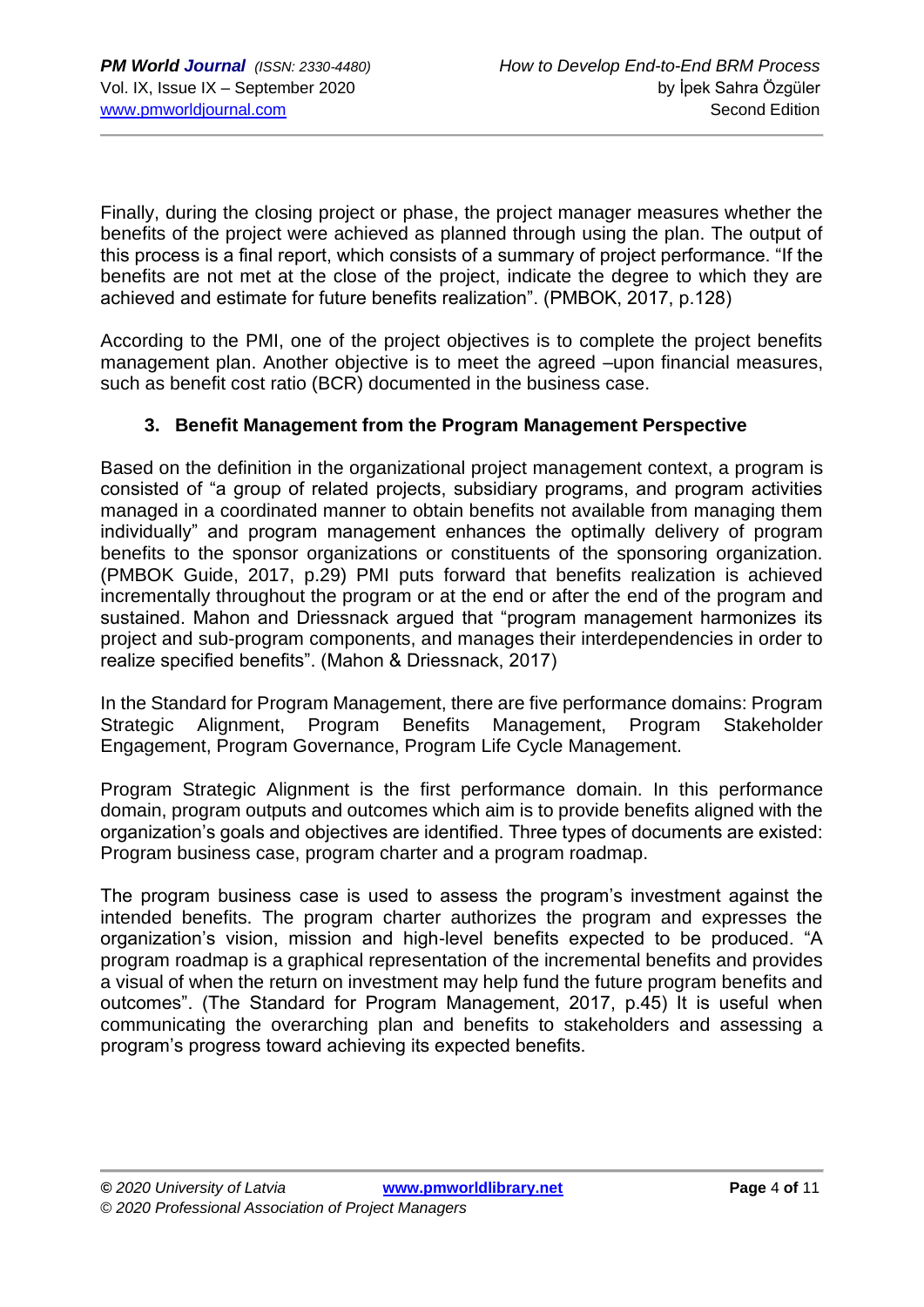The next performance domain Program Benefits Management Performance. The phases in this domain are the following: Benefits Identification, Benefits Analysis and Planning, Benefits Delivery, Benefits Transition, Benefits Sustainment.

In the "Benefits Identification" phase, the benefits are identified and qualified through creating benefits register, "developed based on the program business case, the organization's strategic plan, and other relevant program objectives." (The Standard for Program Management, 2017, p.47) In the "Benefits Analysis and Planning" phase, benefits management plan is established, benefits metrics and framework are developed. Based on the PMI, this plan should be defined "how the resulting benefits and capabilities will be transitioned into an operational state to achieve benefits, and to the individuals, groups, or organizations responsible for sustaining the benefits". (The Standard for Program Management, 2017, p.50) Furthermore, it is stated that "program costs may continue after program closeout as operational costs to sustain the benefits in the program funding." (The Standard for Program Management, 2017, p.48) In the "Benefits Delivery" phase, the program manager ensures to deliver the expected benefits through monitoring the organizational environment, program objectives, and benefits realization evaluating opportunities and threats affecting benefits, producing a defined set of reports or metrics and sharing them with the related program stakeholders. During this phase, strategic alignment and value delivery are analysed and assessed. "For internally focused programs, the benefits realization processes measure how the new benefits affect the flow of operations of the organization". (The Standard for Program Management, 2017, p.52)

Another phase is "Benefits Transition", which aim is "to ensure that program benefits are transitioned to operational areas and can be sustained once they are transferred" through defining the scope of transition, identifying the stakeholders, measuring the program benefits, developing sustainment plans, and executing the transition.(The Standard for Program Management, 2017, p.53) The last phase is "Benefits Sustainment". It is defined as "ongoing maintenance activities performed beyond the end of the program by receiving organizations to assure continued generation of the improvements and outcomes delivered by the program". (The Standard for Program Management, 2017, p.164) The sustainment ways of benefits are operations, maintenance, new components, or other efforts. Before program closure, a benefits sustainment plan, in which the risks, processes, measures, metrics, and tools are identified, should be created.

The third performance domain is Program Stakeholder Engagement. Five phases in this performance domain are listed as follows: Program Stakeholder Identification, Program Stakeholder Analysis, Program Stakeholder Engagement Planning, Program Stakeholder Engagement, Program Stakeholder Communications. In this performance domain, the stakeholder interests should be balanced, the potential impact on program benefits realization should be considered, and desired benefits should be agreed.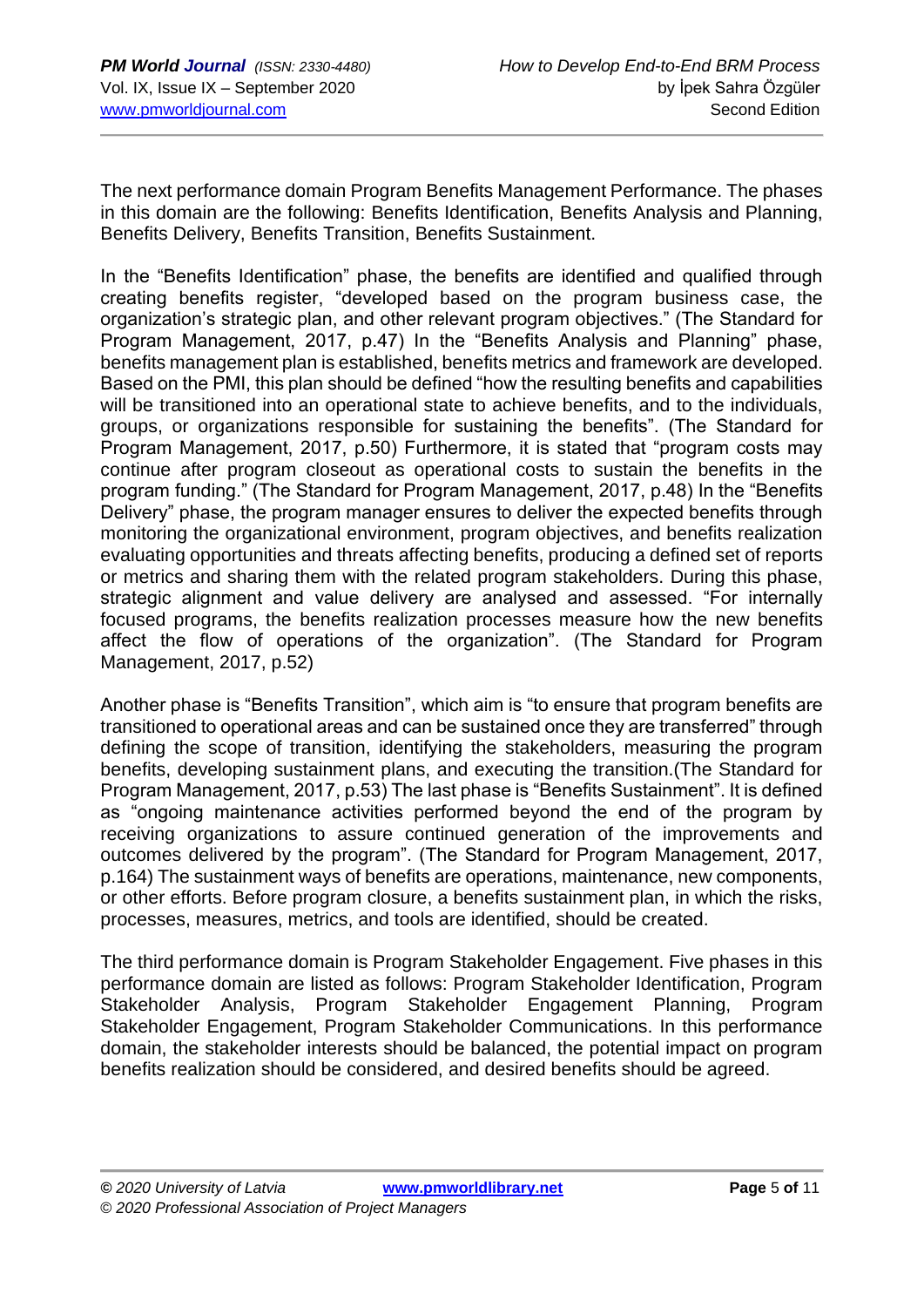The next performance domain is Program Governance. The definition of this domain is "the framework, functions, and processes by which a program is monitored, managed, and supported in order to meet organizational strategic and operational goals." (The Standard for Program Management, 2017, p.165) It is used to enable the effective realization of program benefits. (Standard for Program Management, 2017, p.59).

Program Life Cycle Management is the last performance domain. The definition of this domain is "to manage all program activities related to program definition, program delivery, and program closure". (Standard for Program Management, 2017, p.166) The program life cycles consists of three phases: Program Definition Phase, Program Delivery Phase, Program Closure Phase.

Program management is performed by the program manager whose focus is to deliver organizational benefits aligned with the organization' strategic plan as:

- maintaining responsibility for the leadership, conduct, and performance of a program;
- building program team;
- monitoring the output and outcomes of a program's component activities;
- ensuring that program components are adapted as required;
- managing or coordinating the management of complex issues through using the communication skills, stakeholder engagement skills, change management skills, leadership skills, analytical skills, integration skills.

A program sponsor's responsibilities are to ensure delivery of the intended benefits, secure the available positive benefits, steward the handling of negative benefits.

"To provide capable governance resources to oversee and monitor program uncertainty and complexity related to achieving benefits delivery", "provide oversight and monitoring so program benefits are planned, measured, and achieved", "review expected benefits and benefits delivery" are a program steering committee's responsibilities.

#### **4. Benefit Management from the Portfolio Management Perspective**

In the organizational project management context, "success is measured in terms of the aggregate investment performance and benefit realization of the portfolio". (PMBOK, 2017, p.13) The focus of portfolio management is value, "the entire quantifiable and qualifiable benefits, worth and usefulness of the organization", and it can be defined "in terms of its short-, medium-, or long-term realization. Value is created through the effective management of ongoing operations". (The Standard for Portfolio Management, 2017, p.7)

The portfolio manager should take into account financial and non-financial benefits and risks during portfolio strategic management and alignment, organizational change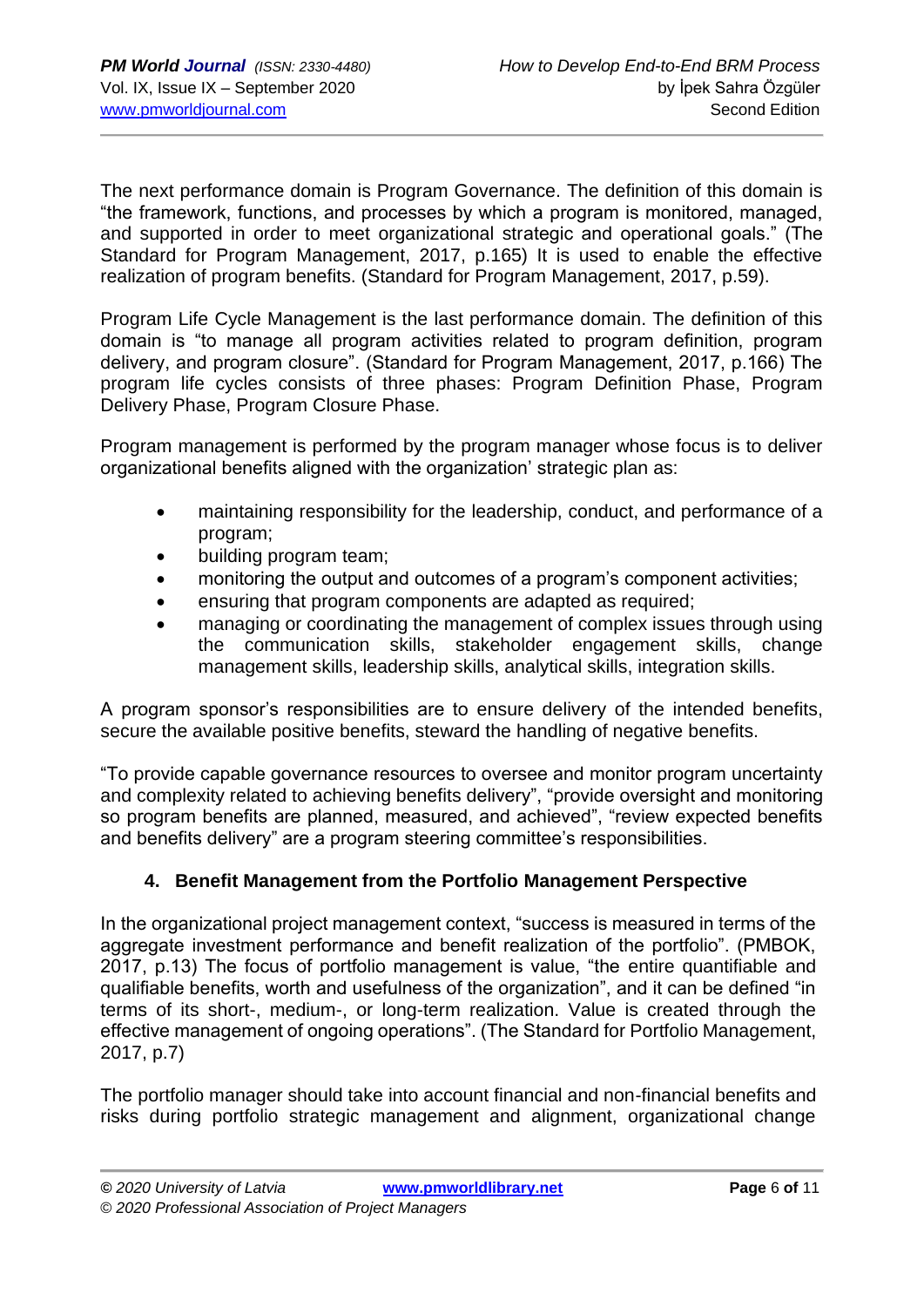impacts on the expected benefits, provide oversight and feedback on the delivery of benefits, secure the available benefits leading to value realization. The operational manager's responsibility is to realize the outcomes and benefits from the successfully implemented portfolio components. The portfolio has life cycle, "the ongoing processes and functions that occur to a set of portfolios, programs, projects, and operations within a continuous time frame". (The Standard for Portfolio Management, 2017, p.117) The stages of the life cycle are Initiating. Planning, Executing, and Optimization. During planning stage, portfolio strategic planning is realized regularly, and the portfolio business model is reviewed in order to ensure that it is aligned with customer values/benefits. The next stage is execution stage in which benefits realization potential based on component delivery is monitored. In the optimization stage, "the portfolio manager facilitates discussions with stakeholders to ensure that the organization realizes the intended benefits for the remaining components", and continued "benefit realization from components that have been transitioned into the operational work of the organization may also provide credible evidence for optimization". (The Standard for Portfolio Management, 2017, p.25)

In the portfolio management, there are six performance domains: Portfolio Strategic Management, Portfolio Governance, Portfolio Capacity and Capability Management, Portfolio Stakeholder Engagement, Portfolio Value Management, Portfolio Risk Management.

In the Portfolio Strategic Management, benefits are considered during the following sections: Portfolio Strategic Objectives, Portfolio Charter, Defining Key Portfolio Components, Portfolio Optimization.

In this performance domain, a portfolio strategic plan is developed and aligned to the organizational strategy and objectives. PMI argued "that the summation of the initiatives' outcomes under a specific strategic goal lead to %100 realization of that strategic goal's benefits." (The Standard for Portfolio Management, 2017, p.30) The expected benefits are listed in the portfolio strategic plan. A portfolio performance management plan is "a subsidiary plan or component of the portfolio management plan that describes performance measures, reporting (on scope, cost, schedule, and resources), resource optimization, and benefits realization". (The Standard for Portfolio Management, 2017, p.117)

A portfolio chapter is created based on the portfolio strategic plan, portfolio process assets and enterprise environmental factors in order to give authorization to the portfolio manager. "A portfolio is built using a set of subsidiary portfolios, programs, projects, and operational activities managed in a coordinated way". (The Standard for Portfolio Management, 2017, p.36) A key component in the portfolio is to realize the desired benefits. During optimizing the portfolio, the benefits, risks, and resources are balanced and optimized.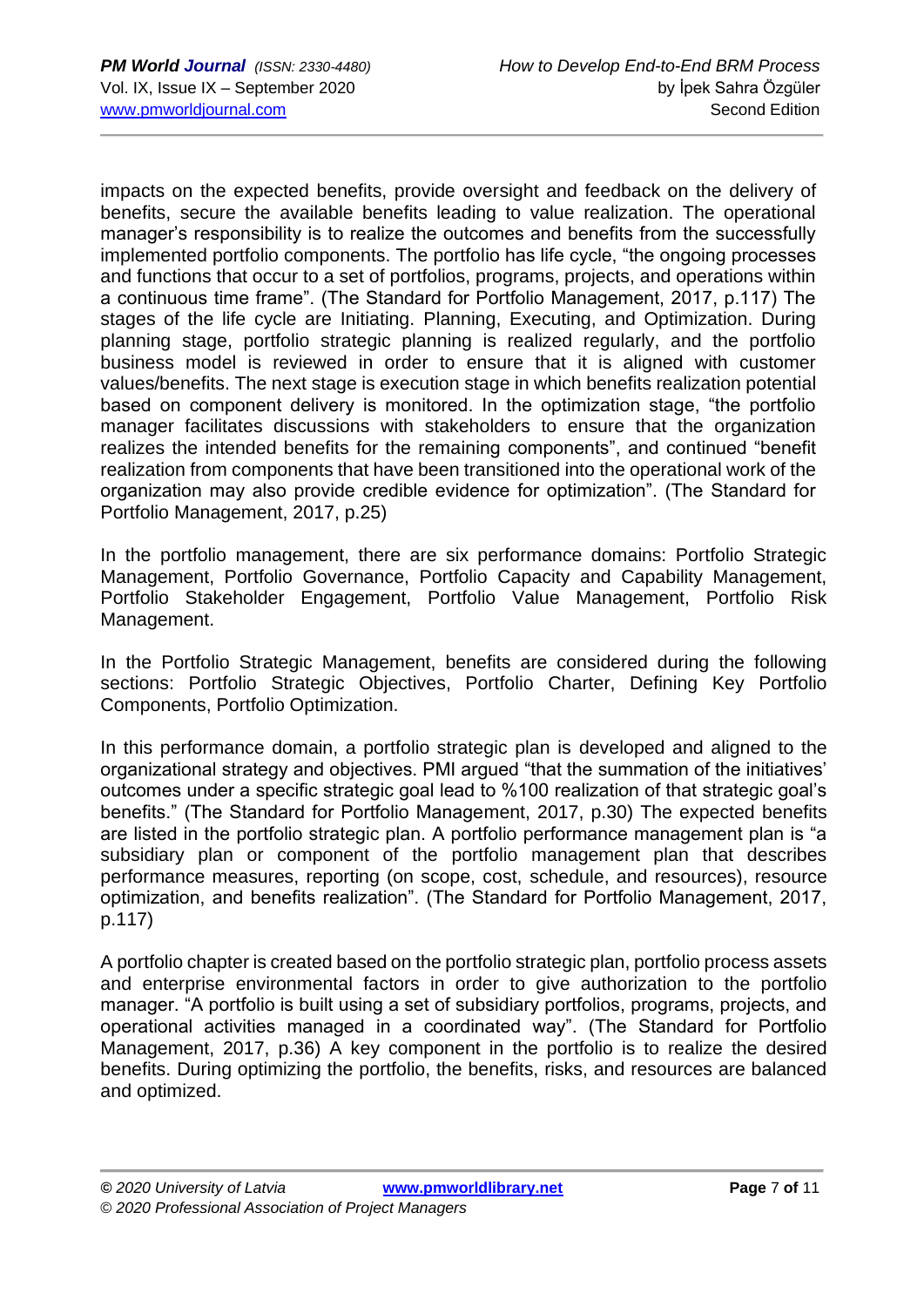The second performance domain is Portfolio Governance Domain, "a set of practices, functions, and processes within a framework based on a set of principles that are fundamental norms, rules, or values that guide portfolio management activities in order to optimize investments and meet organizational strategic and operational goals." (The Standard for Portfolio Management, 2017, p.117)

The other performance domain is "Portfolio Capacity and Capability Management". It is "a comprehensive framework based on a set of guiding consisting a set of tools and practices to identify, allocate, and optimize resources for maximizing resource utilization and minimizing resource conflicts in portfolio execution". (The Standard for Portfolio Management, 2017, p.117) During managing capacity and capability, the portfolio manager should consider benefit realization. There are four elements in capacity management. Capacity Planning, Supply and Demand Management, Demand Optimization, Reporting and Analytics. The targeted portfolio benefits are achieved through using these elements during managing capacity. In the Capacity Planning, benefits of portfolio components and their priority are considered while allocating resource. In the Supply and Demand Optimization, the mitigation strategies are developed, and metrics are measured for optimization. In the Capability Development, new capabilities are developed and existing capabilities are sustained, and their benefits realization are measured.

The fourth performance domain is Portfolio Stakeholder Engagement. In this performance domain, the stakeholder interest table is defined. The roles of Portfolio Governance, one of stakeholder group, are to oversee the portfolio, set priorities, manage the spending, report progress, and manage timely delivery of benefits. The interest of portfolio sponsor is benefits and outcomes that meet the organization's goals. (The Standard for Portfolio Management, 2017, p.66)

Portfolio value management is another performance domain. Assuring, realizing, and measuring value are key concepts in this performance domain. "Value assurance is concerned with ensuring that the deliverables enable the intended beneficial changes". (The Standard for Portfolio Management, 2017, p.81) In order to realize value, portfolio managers "need to ensure that the components receiving outputs from other components in the portfolio exploit those outputs effectively and deliver the targeted benefits so that the portfolio's expected value continues to align with the requirement". (The Standard for Portfolio Management, 2017, p.82) For measuring the value of portfolio, value measurement framework is developed.

Portfolio risk management is the last performance domain. The portfolio manager should manage portfolio risk and balance risk through taking a proactive approach. It is stated that "the sum of benefits among the component elements of the portfolio or the delivery of specific capabilities via projects or ongoing operations does not fully define the delivered value of the portfolio". (The Standard for Portfolio Management, 2017, p.92).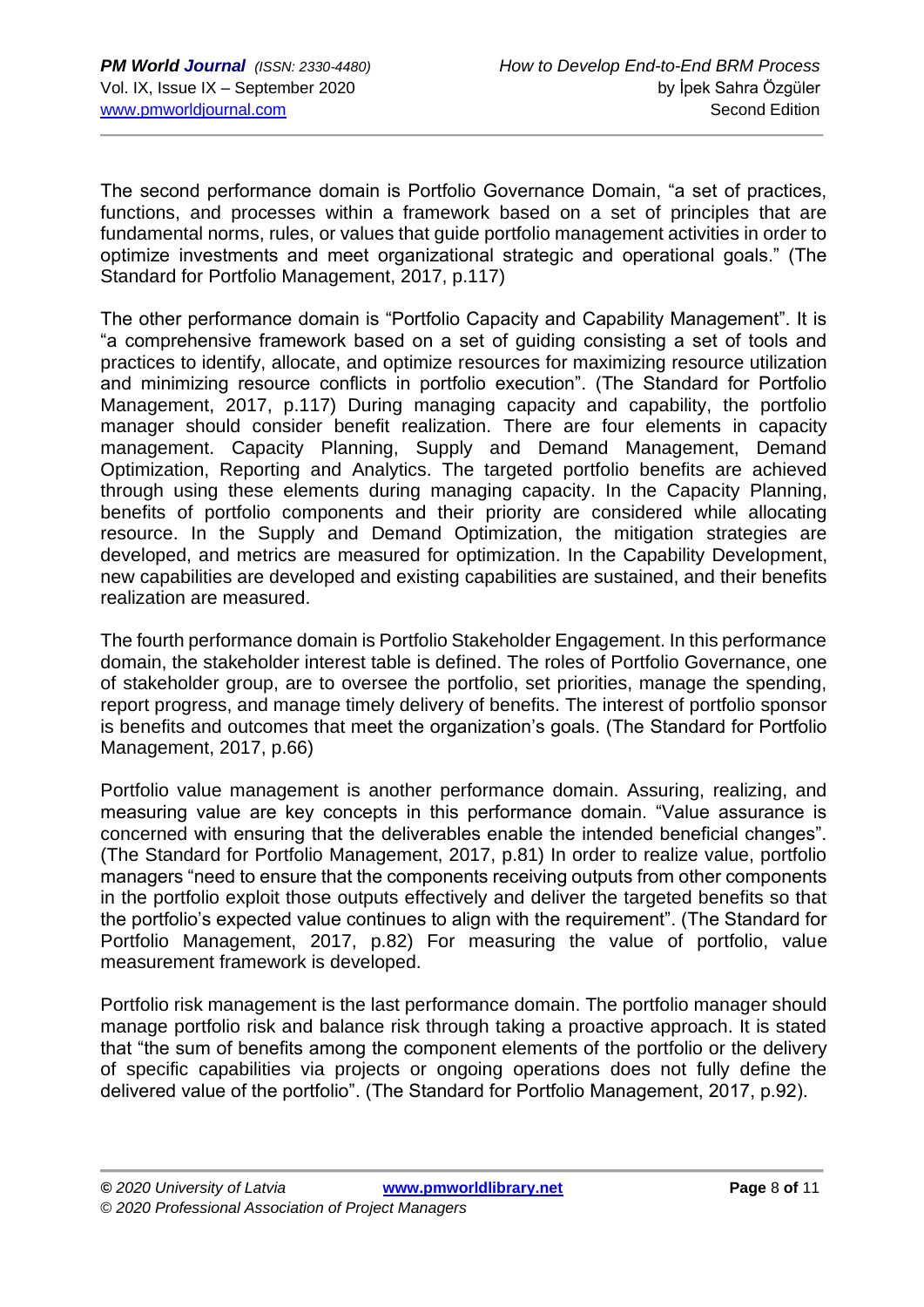

**End-to-End Benefits Realization Process through Integrating Portfolio Management, Program Management and Portfolio Management**

#### **CONCLUSION**

To understand the importance of benefits realization, establish a process integrating portfolio management, program management and project management, moves the organization forward to realize its vision. This research is the first step in achieving this goal. The proposed process provides end-to-end benefits tracking, developed based on the PMI standards. In the future, the research could be expanded through integrating the other standards.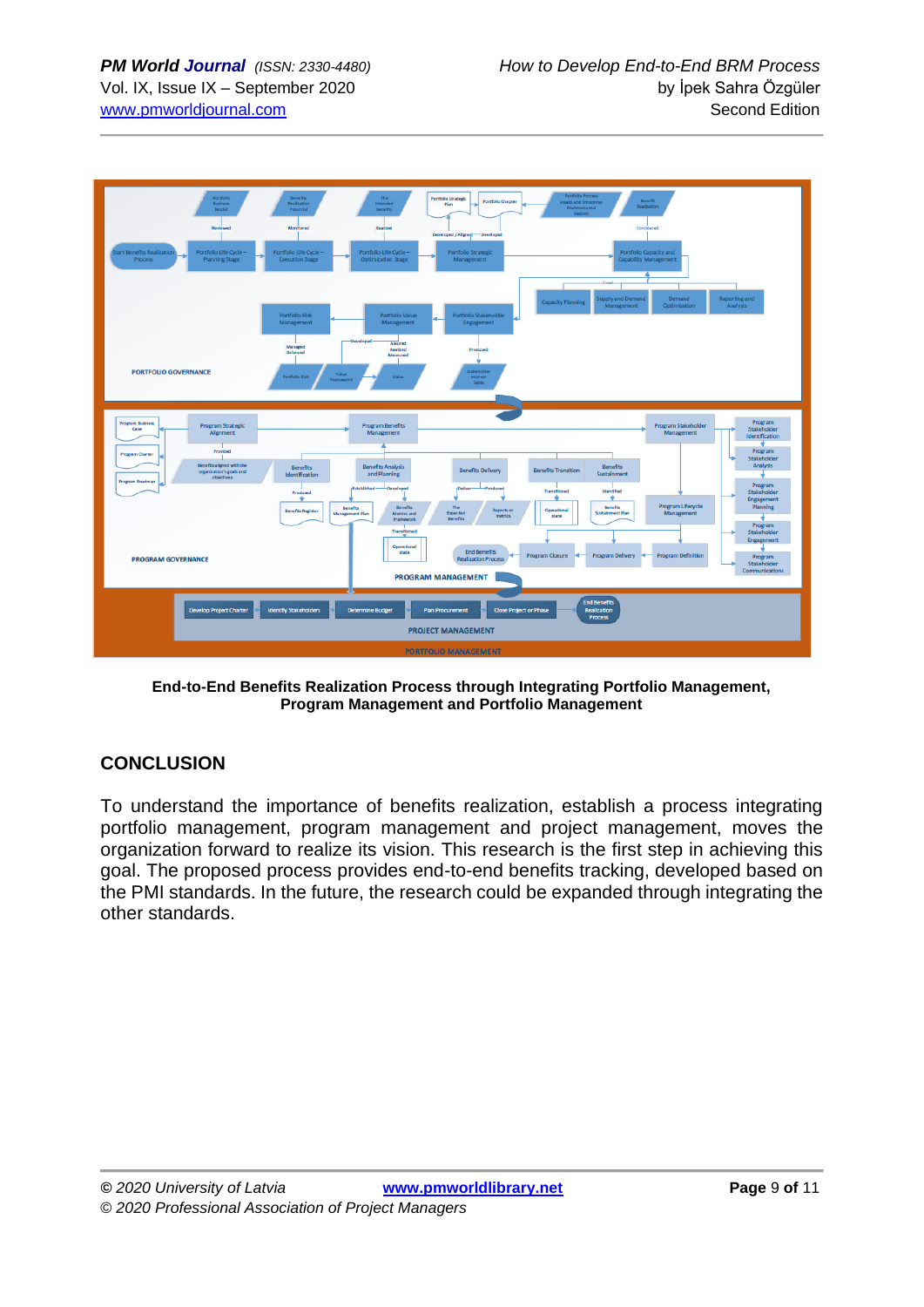#### **REFERENCES**

Levin, G. (2015). Benefits – a necessity to deliver business value and a culture change but how do we achieve them? Paper presented at PMI® Global Congress 2015—North America, Orlando, FL. Newtown Square, PA: Project Management Institute.

Mahon, C. R. & Driessnack, J. D. (2017). Winning in the 21st Century: Command by Negation within a Portfolio, Program, Project Structure, a Point Paper to the Section 809 Panel. *PMI White Papers*.

Project Management Institute. (2013). *A guide to the project management body of knowledge (PMBOK Guide)*. Newtown Square, Pa: Project Management Institute.

Project Management Institute. (2017). *A guide to the project management body of knowledge (PMBOK Guide)*. Newtown Square, Pa: Project Management Institute.

Project Management Institute. (2017). *The Standard for Program Management Fourth Edition*. Newtown Square, Pa: Project Management Institute.

Project Management Institute. (2017). *The Standard for Portfolio Management Fourth Edition*. Newtown Square, Pa: Project Management Institute. Pulse of the Profession 2017 (2017).

The Boston Consulting Group (2016). Connecting Business Strategy and Project Management.